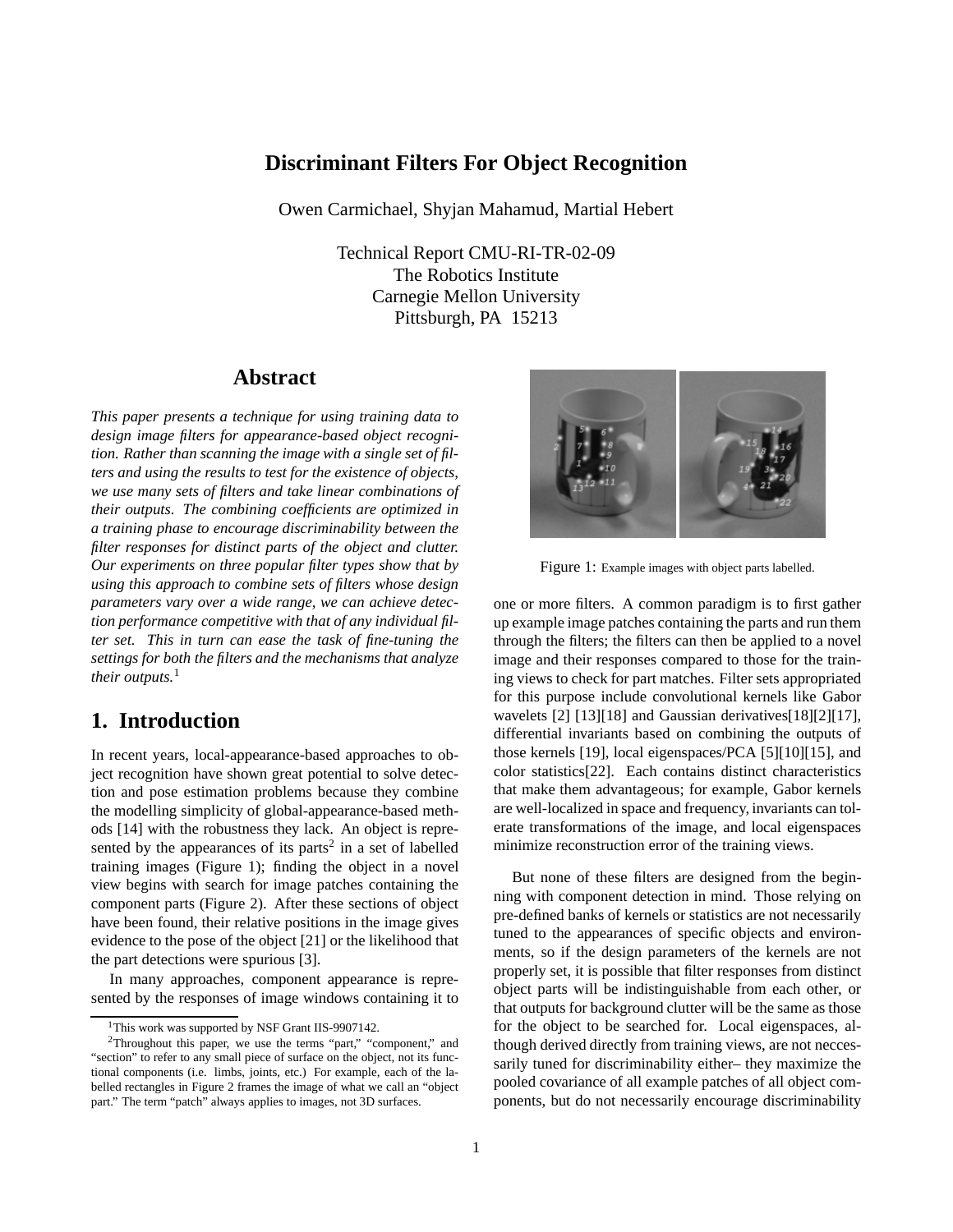between the different components and background. As a result, implementations rely on two types of optimizations: tuning the design parameters of the filters so that outputs for distinct parts are distinct, and adjusting the settings of the classification mechanism that decides which filter outputs at run-time correspond to which sections of object. For example, suppose we want to recognize objects by using image responses to a set of Gaussian derivatives to tally votes for object parts in a hash table, as in [17]. For some recognition scenarios it may be unclear how to determine what Gaussian standard deviation (later referred to as the "width" or "scale" of the kernel) will result in responses that are wellclustered for the same component and well-separated for different components; it may also be difficult to determine how to size the bins in the hash table to minimize incorrect votes.

There are two common solutions to this problem. First is to discretize the range of reasonable filter parameter settings, run recognition experiments using each setting in turn, and select the setting which gives the best performance. Second is to generate filter responses over many parameter values for the same image patch at training time and/or run time. As an example of the second approach, Schiele et al [18] gather responses of training patches to Gaussian derivatives or Gabor kernels at several scales offline and compare these to the outputs for a single scale on a new image. Local eigenspace techniques, on the other hand, tend to take the first approach, generating filter responses for a single parameter setting for training and testing[5][10][15].

We show experimentally that by optimizing linear combinations of filter sets over a range of filter parameters we can achieve good part detection performance without requiring a suite of trial-and-error experiments or training a classifier with multiple distinct sets of responses per patch. Furthermore, we demonstrate that in some cases, the resulting filters can enhance classification to a degree that enables simpler classification mechanisms at run-time. We emphasize that this paper does not propose a new functional form for image filters; rather, we introduce a way to use training data to automatically combine sets of filters of any type in a way that enhances detection.

We call the resulting filters *discriminant filters* because the combining coefficients are optimized to discriminate between responses for distinct object parts and clutter. As an example, to design the Gaussian derivative kernels mentioned earlier we would synthesize many filter sets, one for each choice of Gaussian width over a range of plausible values. We then compute the responses of the training patches to each of the filter sets, and determine what the coefficients of a linear combination of those filter sets should be so that the responses for different object parts are discriminated from each other, while responses for the same part



Figure 2: Detection of a subset of the parts from Figure 1 and clutter (marked "C") in a novel image. For display purposes, we only searched for six of the 11 labelled sections on this side of the mug. The number of rectangles around each component is proportional to the confidence in its classification. Note that the window on the upper left portion of the mug is *not* mislabelled as clutter; since none of the components of interest are on that portion of the object, it is technically "clutter" for parts detection purposes. Results for detection of the complete set of mug parts using the approach described in this paper are presented in Section 4.

are tightly clustered. The discriminant filter in this case is the result of combining the Gaussian derivatives using those coefficients.

A survey of related approaches to filter design is in Section 2, followed by the formulation of discriminant filters in Section 3. Detection experiments which apply discriminant filters to three previously reported image filters are described in Section 4 and discussed in Section 5.

## **2. Previous Work**

To describe the problem setting more formally, we start with S sets of example image patches  $C = \{C_1, C_2, \ldots, C_S\}$ corresponding to views of  $S$  different object sections. We denote a set of  $m$  image filters as a function  $\Phi$  which maps a  $k$ -dimensional space of image patches of fixed size to the  $m$ -dimensional space of filter outputs. Our recognition paradigm is to compute  $\Phi(x)$  for all  $x \in C$  and use these outputs to train a classifier to correctly detect when novel responses  $\Phi(x_t)$  corresponding to image patches  $x_t$  contain some object part. This section reviews previous designs for  $\Phi$  and the classifier.

Several authors, including [5], [15], [20], and [10] propose the use of principal components analysis to model the local appearances of components, much the way earlier researchers [12] [14] modelled global appearances. An eigenspace decomposition is computed for the set of all training patches (or Fourier transforms of them as in [10]), and run-time parts detection consists of projecting novel image windows onto the first several significant eigenvectors. Since projecting patches into the eigenspace is a dotproduct operation, the significant eigenvectors can equivalently be thought of as eigen-"filters" that are correlated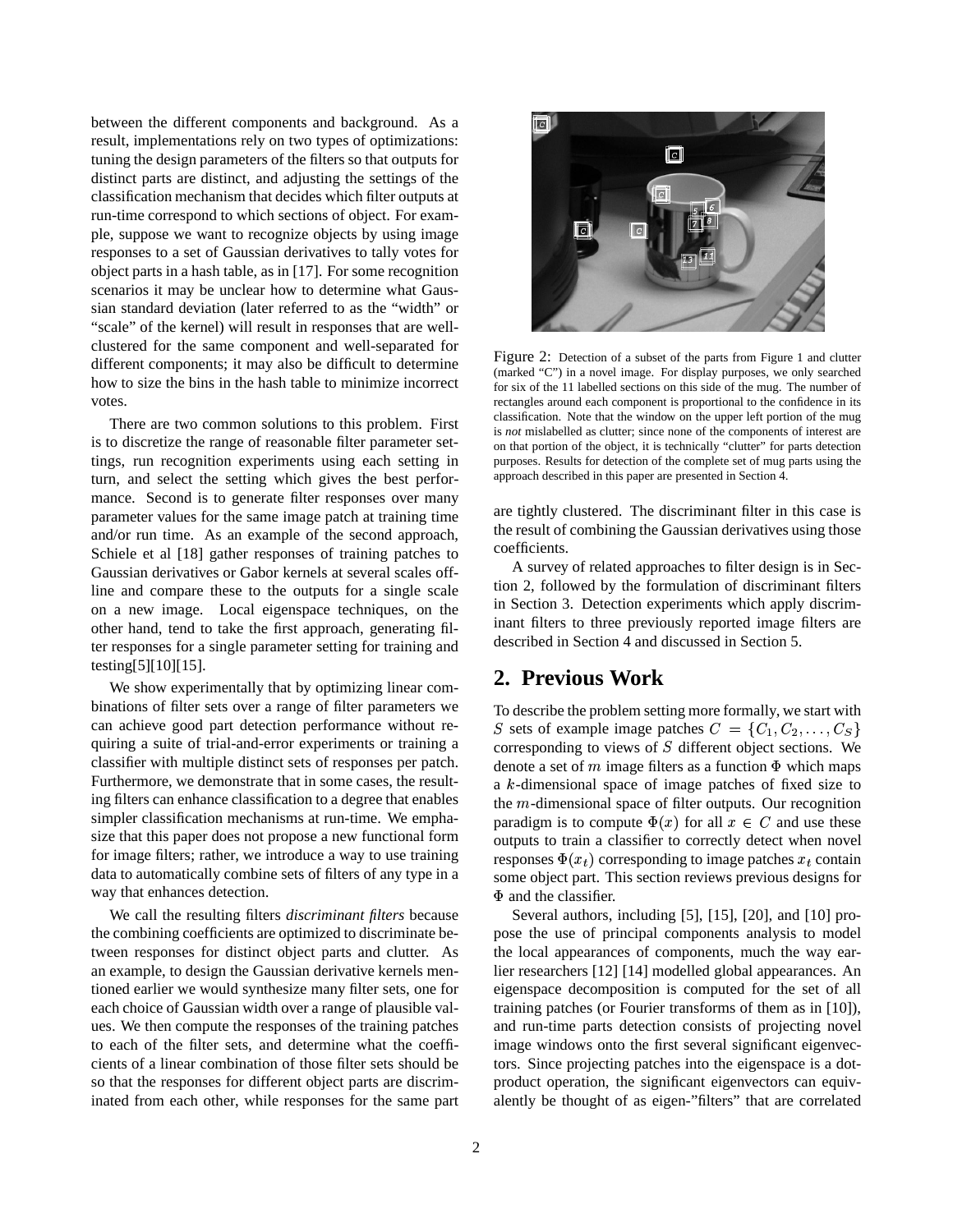with the test image. In other words, PCA techniques which project data onto the first  $m$  eigenvectors can be formulated as an  $m$ -dimensional  $\Phi$ . Local eigenspaces are an excellent way to model the appearances of components in a low-dimensional subspace since the first  $m$  principal components represent the best  $m$ -dimensional fit of all patches in an SSD sense; however for our application we are more interested in discriminating between sets of image patches than reconstructing them. In particular, while eigenspace techniques maximize the covariance of filter outputs over all classes of image patches, they do not necessarily encourage partitions between them. As a result, it is necessary to tune parameters of the PCA decomposition– namely, the image patch size and number of significant eigenvectors– to ensure that eigenfilter responses for different object parts and for clutter are not confused. Reasonable settings depend on the scale of object features and viewing conditions such as levels of occlusion, noise, clutter, and lighting.

A more prevalent approach to filter design is to construct banks of convolutional kernels based on criteria that do not depend on individual instances of training data. Gabor wavelets are an especially popular kernel choice [2] [13][18] since they are localized in frequency and space; it is easy to synthesize a set of Gabor kernels that regularly blankets spatial and frequency domains. Gaussian derivatives are also widely used [18][2][17] due in part to the fact that responses to them are equivariant to scale [18]; they have the added advantage that filter outputs for certain transformations of the image patches can be determined automatically by steering[7]. While these kernels form a mathematically sound way to represent the image signal present in the patches, responses from them are not necessarily sufficient for discrimination; in practice we will need to adjust the Gaussian widths of these filters, and the frequencies of Gabor kernels, to ensure that the information extracted from views of different object parts and clutter can be disambiguated from each other.

Invariants based on kernel responses are helpful since the outputs for the same object component will not vary at all when the image of the part undergoes certain transformations; for example the differential invariants in "jet" space computed by Schmid et al[19] will not change if the image of the part undergoes a rigid displacement. Still, there is no guarantee that for a particular set of kernel parameters these invariants will be distinguishable for different parts. Again, to ensure discriminability, the settings of the kernel bank must be tuned.

Other image filters, for example those based on local contour invariants [21], color invariants[22], and Laplacian zero-crossing images [11] could suffer the same limitation– the parameters for these transformations may need finetuning to reduce confusion between outputs for distinct components.

An expressive classification mechanism may accommodate image filters whose outputs are not necessarily tuned for discrimination. Mohan, for example[13], gets good parts detection results using Gabor kernel responses classified by a set of support vector machines with nonlinear Mercer kernels, while Nelson et al [21] achieve high performance using contour invariants and a hash table. The drawback isthat the classification mechanisms are governed by their own set of parameters that must be tuned. In particular, the choice of Mercer kernel and penalty terms for SVMs affect detection and false alarm rate while bin size and policy for handing out votes are critical for indexing schemes to perform well. There is evidence that hashing schemes in particular are especially sensitive to parameter settings [8]. Worse, the effect of filter design and classifier design on performance is coupled– a change in the number of eigenvectors in PCA, for instance, may alter the design of k-nearest-neighbor distance functions which analyze the filter responses. Our results suggest that in some cases discriminant filter responses can cluster well enough that simple classifiers can perform well– for example, we see acceptable detection results by fitting Gaussian distributions to outputs.

While discrimination-centered techniques have not yet been applied to filter selection in local-to-global recognition, they have appeared in global approaches. In the Fisherfaces method[1], images of an entire object (faces in this case) are projected into a low-dimensional space using PCA, and a second linear transformation is determined by optimizing a Fisher ratio to encourage disparate outputs for different objects and similar outputs for the same object. Our approach differs in that we take many image transformations and combine their outputs, while Fisherfaces incorporate one eigenspace decomposition.

Meanwhile, in a number of texture segmentation papers[16][23], local-level filters are tuned for discrimination. Randen and Husøy[16], in particular, optimize linear FIR filters for a particular segmentation scenario so that maximizing the separation of their outputs to two textures becomes an eigenvalue problem similar to that found in the formulations for both Fisherfaces and discriminant filters. However, some aspects of the segmentation scenario and assumptions made by the authors restrict the applicability of this approach to component detection. For example, Randen and Husøy assume that the texture patches are separable autoregressive fields, while Weldon and Higgins[23] consider patches that are well-modelled as a dominant sinusoid plus bandpass noise.

# **3. Approach**

For notational simplicity we illustrate the approach for the case of discriminating between two parts with image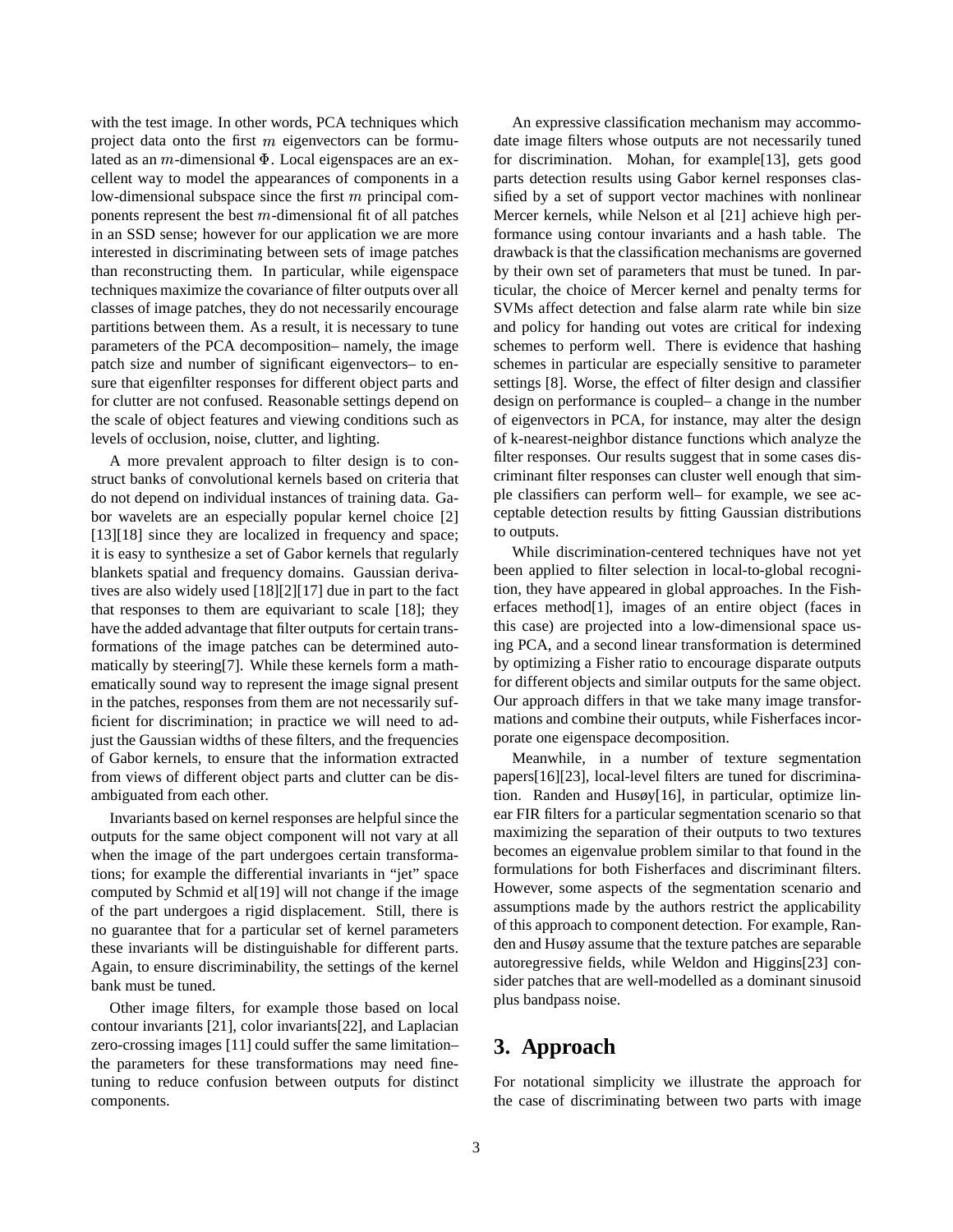patches  $C_1$  and  $C_2$ . Our goal is to derive a function  $\Phi$  which maximizes the following criterion:

$$
\mathcal{R} = \frac{\frac{1}{|C_1||C_2|} \sum_{x_1 \in C_1, x_2 \in C_2} ||\Phi(x_1) - \Phi(x_2)||^2}{\sum_{C_p \in \{C_1, C_2\}} {|\binom{C_p}{2}|} \sum_{x_1, x_2 \in C_p} ||\Phi(x_1) - \Phi(x_2)||^2}
$$
(1)

The numerator summarizes the distances between projected patches in  $C_1$  and projected patches in  $C_2$  and is analogous to the between-class scatter of Fisher discriminants[6]. The denominator summarizes the distances between projected patches in the same set and is analogous to within-class scatter. We assume that two sets whose patches are wellseparated from each other will be the easiest to discriminate, so we seek a  $\Phi$  which maximizes the numerator; at the same time, we assume that well-clustered sets of features require simpler representations for discrimination so we want  $\Phi$  to minimize the denominator.

We express  $\Phi$  as a linear combination of m-dimensional basis functions  $\phi_i$ :

NO

$$
\Phi(x) = \sum_{j} \alpha_j \cdot \phi_j(x), \quad \phi_j(x) = \begin{bmatrix} \phi_{1j}(x) \\ \phi_{2j}(x) \\ \vdots \\ \phi_{mj}(x) \end{bmatrix}
$$

This representation is not a restriction; we can represent arbitrarily complex functions  $\Phi$  provided that we have a sufficient number of unique basis functions. Each  $\phi_i$  represents one set of filters for a particular parameter setting; returning to the Gabor kernel example, each  $\phi_j$  could correspond to a different choice of envelope width, with each  $\phi_{ij}$  being a Gabor kernel with that width and some choice of orientation and frequency. Given a set of n basis functions  $\phi_i$ for  $n$  different parameter settings, we seek to find the set of coefficients  $\alpha = [\alpha_1, \alpha_2, \cdots, \alpha_n]$  $[\alpha_1, \alpha_2, \cdots, \alpha_n]^T$  which maximizes R. Substituting  $\sum_i \alpha_i \cdot \phi_i(x)$  for  $\Phi$  in (1) and rearranging terms, we see that the numerator is equal to

$$
\frac{1}{|C_1||C_2|} \sum_{j} \sum_{k} \alpha_j \alpha_k A_{1jk} - 2 \cdot \sum_{j} \sum_{k} \alpha_j \alpha_k B_{12jk} + \sum_{j} \sum_{k} \alpha_j \alpha_k A_{2jk}
$$

and the denominator is

and the contract of the contract of the contract of the contract of the contract of the contract of the contract of

$$
\binom{|C_1|}{2} (2 \cdot \sum_j \sum_k \alpha_j \alpha_k A_{1jk} - 2 \cdot \sum_j \sum_k \alpha_j \alpha_k B_{11jk}) \quad t
$$
  
+ 
$$
\binom{|C_2|}{2} (2 \cdot \sum_j \sum_k \alpha_j \alpha_k A_{2jk} - 2 \cdot \sum_j \sum_k \alpha_j \alpha_k B_{22jk}) \quad t
$$

where

$$
A_{pjk} = \sum_{i=1}^{m} \sum_{x_1 \in C_p} \phi_{ij}(x_1) \phi_{ik}(x_1)
$$

and

$$
B_{pqjk} = \sum_{i=1}^{m} \sum_{x_1 \in C_p, x_2 \in C_q} \phi_{ij}(x_1) \phi_{ik}(x_2)
$$

The ratio may be expressed equivalently as

$$
\mathcal{R} = \frac{\alpha^T N \alpha}{\alpha^T D \alpha} \tag{2}
$$

where  $N$  and  $D$  are n-by-n matrices such that

$$
N(j,k) = \frac{1}{|C_1||C_2|}(A_{1jk} - 2B_{12jk} + A_{2jk})
$$

and

$$
D(j,k) = \binom{|C_1|}{2} (2A_{1jk} - 2B_{11jk})
$$

$$
+ \binom{|C_2|}{2} (2A_{2jk} - 2B_{22jk})
$$

The  $\alpha$  which maximizes (2) is the eigenvector corresponding to the maximum generalized eigenvalue of  $N$  and  $D$ . Note that the coefficients  $A_{pjk}$  and  $B_{pqjk}$  which comprise  $N$  and  $D$  are readily computed by evaluating the basis functions  $\phi_i(x)$  over all elements of both sets  $C_1$  and  $C_2$  and taking various dot products and sums. The generalized eigenvalues of  $N$  and  $D$  may then be recovered using wellestablished numerical techniques.

This formulation is not restricted to two-component discrimination. In the general case, the within-class distances in the denominator will be summed over all sets and the across-class distances in the numerator will be summed over all pairs of sets, thus

$$
N(j,k)=\sum_{C_p\neq C_q}\frac{1}{|C_p||C_q|}(A_{pjk}-2B_{pqjk}+A_{qjk})
$$

and

$$
D(j,k)=\sum_{C_p} {|C_p| \choose 2} 2A_{pjk}-2B_{ppjk}
$$

e hould like to use a vector of differential invariants based on To summarize, our problem of combining basis functions to maximize distances across sets of image patches while minimizing distances within the sets reduces to evaluating the basis filters on the patches in the sets and finding generalized eigenvalues. As a concrete example, suppose we derivatives of a Gaussian (as in [19]) to detect components, but it is unclear how to choose one or more Gaussian widths for the filters. We let each  $\phi_i$  correspond to one such vector of invariants for a particular choice of  $\sigma$ ; by varying  $\sigma$  discretely over a range we arrive at a set of  $\phi_j$  functions which are combined using the derived coefficients  $\alpha$ .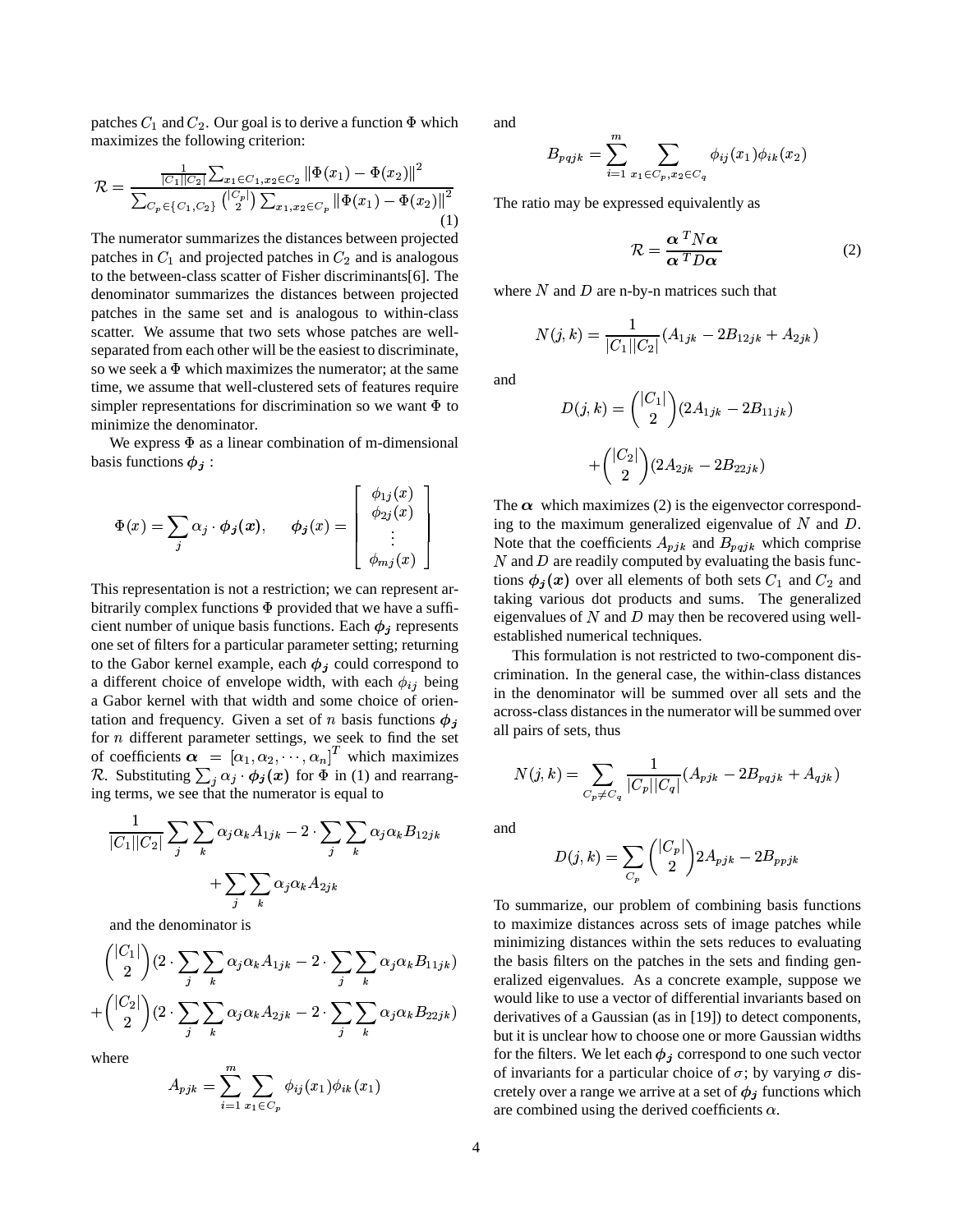

Figure 3: A sample of cluttered scenes containing the mug.

## **4. Experiments**

We collected images of a common object (Figure 3) in varying poses and labelled the locations of selected object parts as in Figure 1. For each recognition experiment, we selected standard image filters from the literature and instantiated basis functions  $\phi_j$  corresponding to a range of parameter settings for it. Given a subset of the labelled images as training data, we used the basis functions to derive discriminant filter coefficients as in Section 3, and used the remaining images for evaluation. To place the experiments in the context of previously reported end-to-end algorithms, we trained a nearest-neighbor classifier based on filter outputs as in [2][19][10][4][14][15][1]. For comparison, we also trained Gaussian clusters for classification as well. This section describes the data and experiments in detail.

### **4.1. Data**

We took 60 images of a coffee mug with a hand-held camera. Of these photos, 12 featured the mug against a flat grey background and in the rest it was surrounded by a selection of clutter objects (Figure 3). For each of these shots, the camera was at roughly the same distance and elevation from the object, but there were still slight variations in object scale and in all components of rotation since the camera positions were not carefully controlled. The clutter objects maintained the same spatial arrangement with respect to each other in 12 of the pictures; for the other 36 we moved the pieces around between frames. We labelled 18 components on the mug in every view (Figure 1). Each of them appeared in at least 20 images.

### **4.2. Experimental Procedure**

For each filter basis and classifier, we ran trials consisting of the following steps:

- *Data Collection*
	- 1. For each part, randomly select 20 views of it and partition them so that 75% (15 views) are used

for training, and testing is done on the remaining 25% (5 views).

- 2. Select 100 image patches of clutter at random and partition these 75-25 into train and test sets.
- *Training*
	- 1. Solve the eigenvalue problem for discriminant filter coefficients over the parts and clutter training sets, treating the clutter as though it were another object "part."
	- 2. Store the discriminant filter responses for the training views and train a classifier based on them.
	- 3. Store the filter outputs for each  $\phi_j$  on training patches and train a separate classifier for the responses to each  $\phi_i$ .
	- 4. Gather up all responses to each separate  $\phi_i$  and train one classifier using all of them together as example data.
- *Testing*
	- 1. Run test set patches through each of the  $\phi_j$  filters, compute the discriminant filters response from them, and process the results through each of the classifiers. In the case of the "all- $\phi_i$ sat-once" classifier, we follow a strategy found in earlier approaches [19] [18]: pick one  $\phi_j$  and compute responses for it at run time.

We ran 25 trials of this sort for each classifier and filter basis. Specific characteristics of our classifiers are described next.

### **4.3. Classifiers**

We represent our set of  $Nc$  classifiers for  $Nc$  object parts as functions  $\{f_1, f_2, \cdots, f_{N_c}\}$ . To train, we optimize these functions so that  $f_c$  is high for images of component c. At run time we gather up all scores  $\{f_1(x), f_2(x), \cdots, f_{N_c}(x)\}$ for all test cases  $x$  and count how many correct class scores are above a certain threshold versus how many incorrect scores are above the same threshold. In other words, this assessment is somewhat "pessimistic" as one test example can account for many false alarms.

For k-nearest-neighbors, we compute the filter response  $\Phi(x)$  for each test patch x and find the k training examples  $X^c = \{x_1^c, x_2^c, \cdots x_k^c\}$  from each class c whose responses are closest to x. The class score  $f_c(x)$  for x belonging to class  $c$  is then

$$
f_c(x) = \sum_{x^c \in X^c} exp(-C*||x^c - x||^2)
$$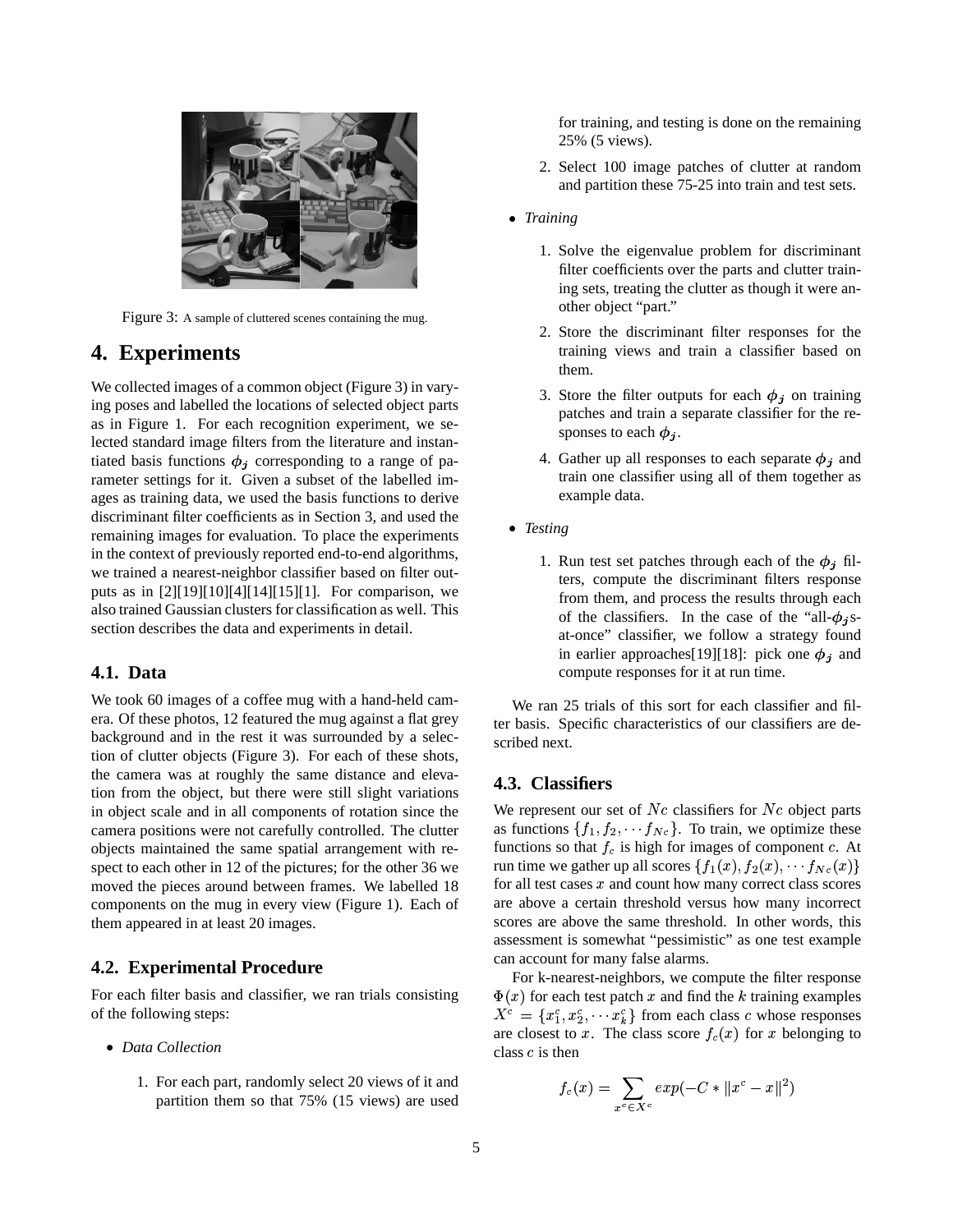

Figure 4: Image patch modulated by a range of Gaussian envelopes. For each Gaussian, a PCA decomposition is computed on the set of all training patches modulated by that Gaussian.

We estimate the parameter  $C$  for each class by brute force at training time; for each  $x$  in class  $c$ , we compute  $f_c(x) - max_{c_2 \neq c}(f_{c_2}(x))$  for 50 different settings of C ranging from  $10^{-6}$  to  $10^{6}$ . In the end we pick the C for which the median of these values is highest. We emphasize that while this optimization is time-consuming, it is exactly the sort of optimization that in some cases a nearestneighbor classifier may require to ensure good performance; there are no theoretical reasons for the exponential in  $f_c$  to take on one value or another. In all experiments we set  $k$  to 5.

To compare performance with a less-flexible, easilytrained classifier, we ran trials in which we fit a Gaussian distribution to filter outputs for training data. In other words, the classifier for each part  $c$  is a Gaussian function:

$$
f_c(x) = (1/(2\pi)^{d/2} ||\Sigma||^d) exp((-1/2)(x-\mu)^T \Sigma^{-1}(x-\mu))
$$

and at training time we use filter responses to estimate the mean  $\mu$  and covariance  $\Sigma$ . Since the covariance matrices  $\Sigma$  are estimated using a small number of examples relative to the dimension of the filters, we restrict  $\Sigma$  to be diagonal as in covariance selection methods [9].

#### **4.4 Local Eigenfilters**

The first set of experiments employs local eigenspaces for the filters. As in [5] [15][10], we want to collect all training patches for the various object components and perform principal components analysis on them, but we would also like to automatically determine how to incorporate multiple patch sizes into our filters. To apply discriminant filters to this problem, we simulate smaller effective window sizes by multiplying the patches by a Gaussian envelope. Depending on the standard deviation of this Gaussian, more or less of the periphery of the patch is set to zero (Figure 4). We perform PCA on the set of Gaussian-modulated image patches at training time; at run time, a test patch is multiplied by the same Gaussian and projected onto the first few significant eigenvectors.

We assign each  $\phi_i(x)$  to a different width of Gaussian envelope, so that each  $\phi_i(x)$  corresponds to PCA on a different effective window size. More formally, let  $G_{\sigma}$  denote a Gaussian with zero mean and standard deviation  $\sigma$ , and let the set of all image patches be  $\{x_1, x_2, \dots\}$ . If we write  $\{v_1^{\sigma}, v_2^{\sigma} \cdots v_n^{\sigma}\}$  for the first *n* principal components of  $\{G_{\sigma}x_1, \tilde{G}_{\sigma}x_2, \cdots\}$ , then we set  $\phi_{ij}(x) = v_i^{\sigma_j}$ .  $G_{\sigma}x$ .



Figure 5: ROC curves using local eigenspace features and a Gaussian classifier. Solid curves on the left and right show performance of discriminant filters using eigenfilters as a basis. On the left, one dotted curve is plotted for each particular patch size. On the right, features for all patch sizes are combined at training time, and features for the median patch size are used at run time. Details in the text.

There are 10 different  $\phi_j$  filters, ranging from  $\sigma = .25$  to  $\sigma = 2.5$ . Each has 10 principal components, resulting in a 10x10 basis.

Results using the Gaussian classifier for discriminant filters are plotted solid on Figure 5; results where responses are extracted using individual  $\phi_j$  filters are shown dotted. Figure 6 shows the same plot for the nearest-neighbor classifier. Comparing plots on Figure 6 to each other, we see that discriminant filters with a k-nearest neighbor classifier can be competitive with previous local eigenspace techniques which use k-nearest-neighbors, with the advantage that multiple window sizes were incorporated automatically. Comparing Figure 6 to Figure 5 suggests that the use of a Gaussian classifier does not degrade performance, even though its parameters are much easier to estimate than those of k-nearest-neighbors. Furthermore, discriminant filters performance is almost identical to that of classifiers trained on all patches of multiple sizes.

### **4.5 Gabor Filters**

Next we consider banks of Gabor filters, used in a number of recognition methods[13][2][18]. Gabor filters are sinusoids modulated by a Gaussian envelope; as above, we would like to use discriminant filters to determine what frequencies and Gaussian widths lend themselves to effective parts detection.



Figure 6: ROC curves using local eigenspace features and a k-nearestneighbor classifier, as in Figure 5. Details in the text.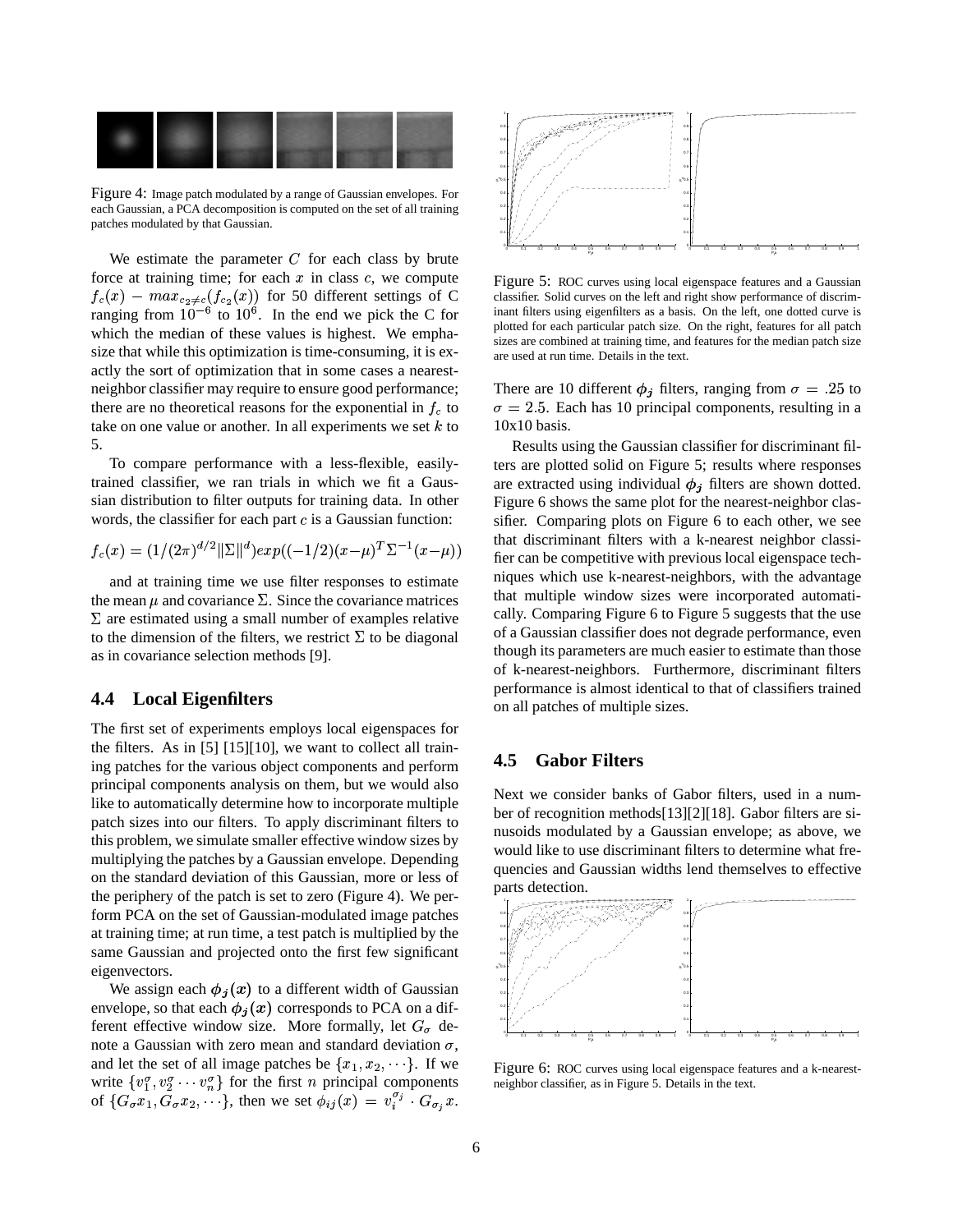

Figure 7: Examples of filters from the Gabor basis, varying by width of Gaussian envelope, frequency, and orientation.



Figure 8: ROC curves using Gabor filters and a Gaussian classifier, displayed as in Figure 5. Details in the text.

For these experiments, each  $\phi_i$  consisted of a set of 4 Gabor filters oriented at even intervals between 0 and  $\pi$  radians. The 25 different  $\phi_i$ s correspond to each possible combination of 5 frequencies ranging evenly from .2 to .5 and 5 Gaussian widths varying from .1 to .75(Figure 7). All filters have a 1:1 aspect ratio. As above, we used discriminant filters to derive 4-dimensional image features over the 4x25 basis, and trained Gaussian and k-nearest-neighbor classifiers to discriminate them for the 18 object parts and clutter. Results are shown in Figure 8 and Figure 9 (left). While discriminant filters do not perform as well as the best single filter set with a Gaussian classifier, the performance is comparable, and discriminant filters achieve better results than storing responses at multiple scales at training time. As in the previous section, the key point is that we were able to compute the discriminant filters directly, rather than running recognition experiments for each parameter setting in turn.

### **4.6 Differential Invariants**

The next set of experiments is applied to differential invariants in "jet" space  $[19]$ . To compute an *n*th-order differ-



Figure 9: Left: ROC curves using Gabor filters and a nearest-neighbor classifier. The solid curve plots performance using discriminant filters; the dotted curve trains on all filter responses for all  $\phi_i$ . Right: ROC curves using differential invariants and nearest-neighbor classifier, displayed as the graph on the left.



Figure 10: A filter basis is constructed using differential invariants computed from derivatives of Gaussians over a range of Gaussian variances. Shown is  $\partial G/\partial x \partial y$  over that range of variances.

ential invariant for an image patch, we convolve it with all Gaussian derivatives up to order  $n$  and construct invariants by multiplying and adding the results together. As in [19], our experiments focus on the use of 3rd-order differential invariants under the rigid displacement group; there are 9 such unique invariants, so each  $\phi_j$  will be 9-dimensional. These invariants are computed using derivatives of a single Gaussian, so we immediately arrive at the problem of determining what its standard deviation should be. In [19], Schmid et al compute the invariants over a range of discrete scales at training time and at a single scale at run time; here, we apply discriminant filters to the problem of selecting  $\sigma$ so that each patch is represented by a single vector of outputs during training. To do so, we select a set of values of  $\sigma$  and assign each  $\phi_i$  to compute the differential invariants for a particular  $\sigma$ . We picked 10 values of  $\sigma$  ranging from .15 to .5, giving us a 10x9 filter basis (Figure 10). As above, we performed 25 trials using discriminant filters and 25 trials each for the individual settings of  $\sigma$ , using a Gaussian classifier. Figure 11 shows that in this case discriminant filters perform as well as the best setting of  $\sigma$ . Training a nearest-neighbor classifier using all invariants computed for all scales, and at run time using the invariants for the median scale, gives results that are comparable to those for discriminant filters (Figure 9,right). They are also comparable to those for the Gaussian classifier, suggesting again that it is possible to achieve acceptable recognition performance by combining invariants at different widths automatically, without training a classifier on responses for all possible



Figure 11: ROC curves using local differential invariant features and a Gaussian classifier. Solid curves show performance of discriminant filters using differential invariants of varying width as a basis. Left: One Dotted curve is plotted for each width setting. Right: Features for all widths are combined at training time, and features for the median width are used at run time. Details in the text.